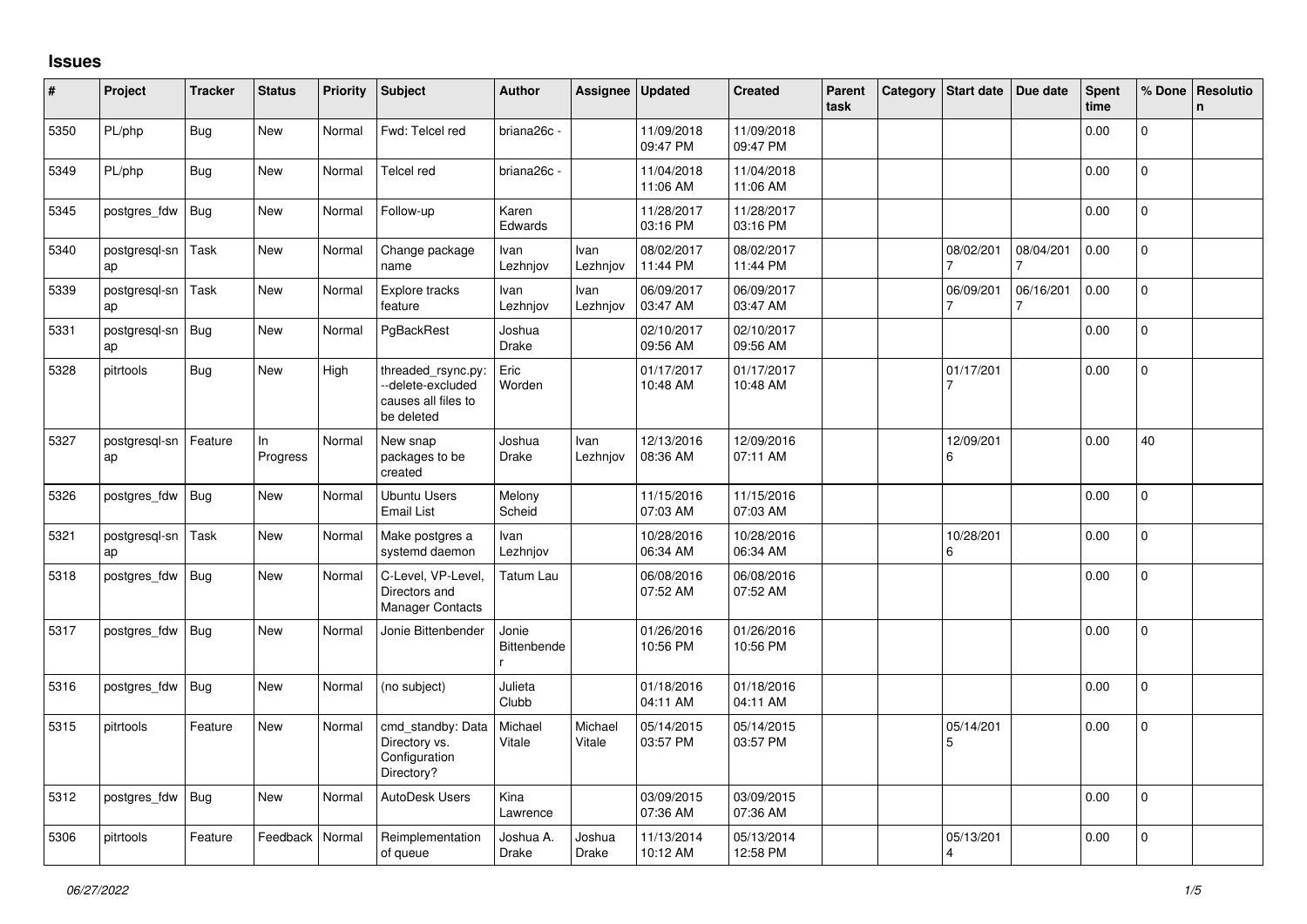| $\vert$ # | Project      | <b>Tracker</b> | <b>Status</b>   | <b>Priority</b> | <b>Subject</b>                                                                                               | <b>Author</b>          | Assignee          | <b>Updated</b>         | <b>Created</b>         | Parent<br>task | Category | Start date                  | Due date       | <b>Spent</b><br>time | % Done         | Resolutio<br>$\mathsf{n}$ |
|-----------|--------------|----------------|-----------------|-----------------|--------------------------------------------------------------------------------------------------------------|------------------------|-------------------|------------------------|------------------------|----------------|----------|-----------------------------|----------------|----------------------|----------------|---------------------------|
| 5303      | postgres_fdw | Bug            | <b>New</b>      | Normal          | [SPAM] Good<br>shoes good prices                                                                             | Alvherre -             |                   | 05/11/2014<br>09:24 AM | 05/11/2014<br>09:24 AM |                |          |                             |                | 0.00                 | $\Omega$       |                           |
| 5301      | postgres_fdw | Bug            | <b>New</b>      | Normal          | My husband loves<br>Jacob & Co                                                                               | Postgres<br>fdw        |                   | 05/08/2014<br>03:17 AM | 05/08/2014<br>03:17 AM |                |          |                             |                | 0.00                 | $\mathsf{O}$   |                           |
| 5292      | postgres_fdw | <b>Bug</b>     | New             | Normal          | [SPAM] Good<br>shoes good prices                                                                             | Ladyregina             |                   | 04/11/2014<br>02:06 PM | 04/11/2014<br>02:06 PM |                |          |                             |                | 0.00                 | $\overline{0}$ |                           |
| 5291      | postgres_fdw | Bug            | New             | Normal          | Great watches at<br>cut-prices                                                                               | Jkawasaki <sub>`</sub> |                   | 04/11/2014<br>07:30 AM | 04/11/2014<br>07:30 AM |                |          |                             |                | 0.00                 | 0              |                           |
| 5263      | pitrtools    | Discussio<br>n | <b>New</b>      | Normal          | PITRTools ini<br>configuration files<br>are too complex                                                      | Alexey<br>Klyukin      | Alexey<br>Klyukin | 05/22/2013<br>05:41 AM | 09/17/2012<br>04:03 AM |                |          | 09/17/201<br>$\overline{c}$ | 09/30/201<br>2 | 0.00                 | $\mathbf 0$    |                           |
| 5265      | pitrtools    | Feature        | <b>New</b>      | Normal          | Avoid the need to<br>manually edit<br>postgresql.conf<br>files                                               | Alexey<br>Klyukin      | Alexey<br>Klyukin | 05/22/2013<br>05:40 AM | 09/17/2012<br>04:13 AM |                |          | 09/17/201<br>$\overline{c}$ | 09/30/201<br>2 | 0.00                 | $\Omega$       |                           |
| 5260      | PL/php       | Bug            | <b>New</b>      | High            | The function could<br>not return varchar<br>string -- When<br>there is function<br>definition in<br>includes | anthony<br>chen        |                   | 11/04/2011<br>08:57 AM | 11/02/2011<br>11:16 PM |                |          | 11/02/201<br>$\mathbf{1}$   | 11/11/201<br>1 | 0.00                 | $\Omega$       |                           |
| 4979      | PL/php       | Feature        | In.<br>Progress | Normal          | Add support for<br><b>IN/OUT</b> parameters                                                                  | Álvaro<br>Herrera      | Alexey<br>Klyukin | 09/14/2011<br>11:21 AM | 12/05/2005<br>07:37 AM |                |          |                             | 09/13/201      | 0.00                 | $\Omega$       |                           |
| 5259      | PL/php       | Feature        | New             | Normal          | Add support for<br>anonymous DO<br>blocks.                                                                   | Alexey<br>Klyukin      |                   | 05/27/2011<br>05:52 AM | 05/27/2011<br>05:52 AM |                |          | 05/27/201                   |                | 0.00                 | 0              |                           |
| 5258      | PL/php       | Bug            | <b>New</b>      | Normal          | Get rid of the<br>trusted PL/PHP                                                                             | Alexey<br>Klyukin      |                   | 05/27/2011<br>05:43 AM | 05/27/2011<br>05:43 AM |                |          | 05/27/201                   |                | 0.00                 | $\mathbf 0$    |                           |
| 5225      | PL/php       | <b>Bug</b>     | <b>New</b>      | Normal          | Unable to build<br>PL/php on OS X<br>(PHP 5.3)                                                               | Alexey<br>Klyukin      | Alexey<br>Klyukin | 05/27/2011<br>05:05 AM | 06/29/2010<br>05:25 AM |                |          | 06/29/201<br>$\Omega$       |                | 0.00                 | $\Omega$       |                           |
| 5256      | $PL$ /php    | Discussio<br>n | New             | Normal          | Creating a PL/php<br>distribution                                                                            | Joshua<br><b>Drake</b> |                   | 05/26/2011<br>01:44 PM | 05/21/2011<br>06:36 PM |                |          | 05/21/201                   |                | 0.00                 | $\Omega$       |                           |
| 5257      | postgres.js  | Support        | New             | Normal          | method to catch<br>error on<br>connection?                                                                   | Rick<br>Harding        |                   | 05/26/2011<br>09:15 AM | 05/26/2011<br>09:15 AM |                |          | 05/26/201                   |                | 0.00                 | 0              |                           |
| 4984      | PL/php       | Feature        | In<br>Progress  | Normal          | Composite Type<br>Argument as table                                                                          | bford -                |                   | 05/21/2011<br>04:50 PM | 12/15/2005<br>03:38 AM |                |          |                             |                | 0.00                 | $\Omega$       |                           |
| 4972      | PL/php       | <b>Bug</b>     | In<br>Progress  | Normal          | array $PHP \lt\gt P$ g<br>conversion is<br>broken                                                            | Álvaro<br>Herrera      |                   | 05/21/2011<br>04:50 PM | 11/23/2005<br>11:48 AM |                |          |                             |                | 0.00                 | $\Omega$       |                           |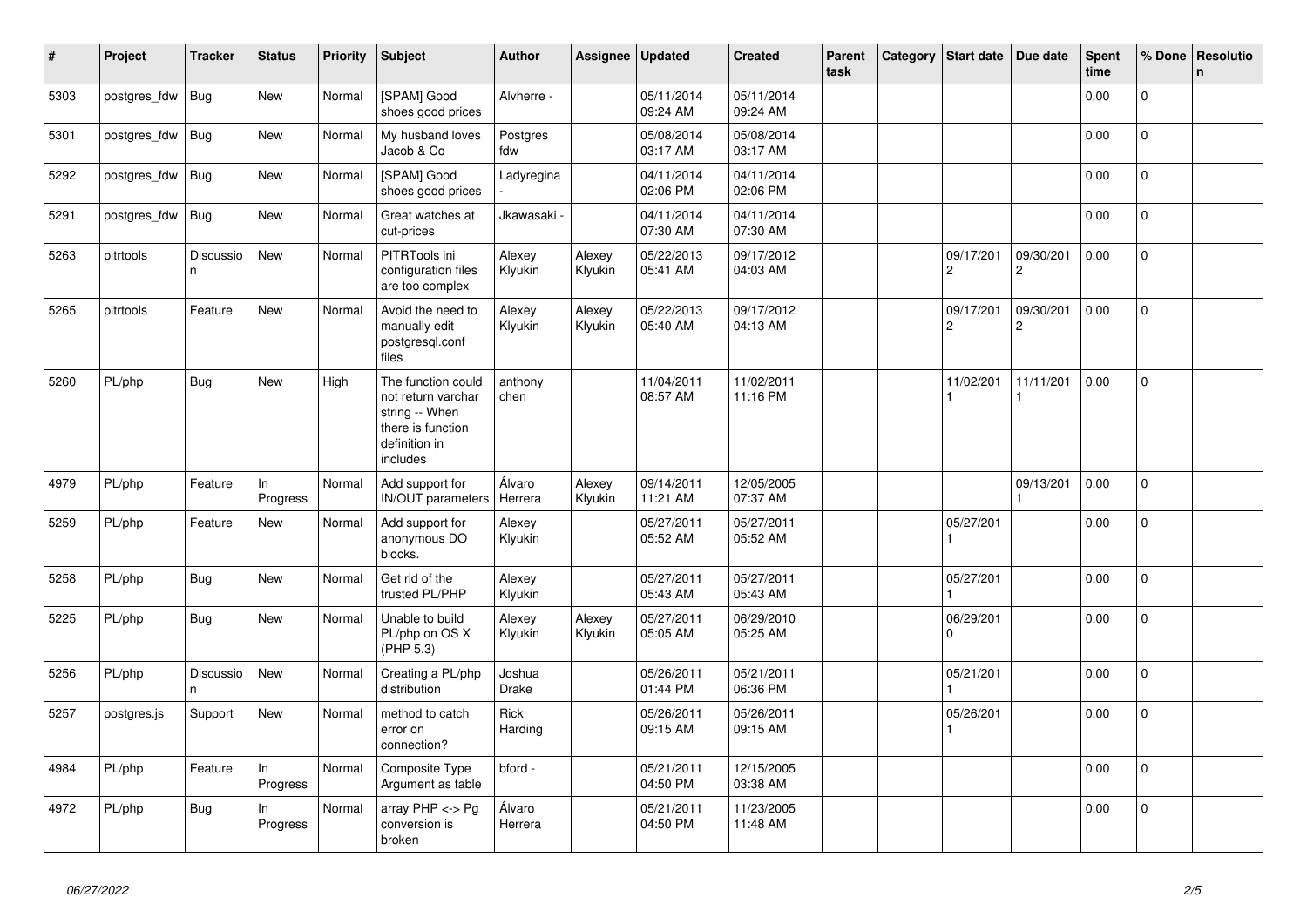| #    | Project   | <b>Tracker</b> | <b>Status</b>  | <b>Priority</b> | <b>Subject</b>                                              | <b>Author</b>     | Assignee       | <b>Updated</b>         | <b>Created</b>         | Parent<br>task | Category Start date      | Due date | <b>Spent</b><br>time | % Done              | Resolutio<br>n. |
|------|-----------|----------------|----------------|-----------------|-------------------------------------------------------------|-------------------|----------------|------------------------|------------------------|----------------|--------------------------|----------|----------------------|---------------------|-----------------|
| 4967 | PL/php    | Feature        | In<br>Progress | Normal          | Redesign memory<br>handling                                 | Álvaro<br>Herrera |                | 05/21/2011<br>04:50 PM | 11/16/2005<br>05:31 PM |                |                          |          | 0.00                 | 0                   |                 |
| 5255 | PL/php    | Bug            | New            | Normal          | support<br><b>TRUNCATE</b><br>triggers                      | Álvaro<br>Herrera |                | 05/21/2011<br>04:29 PM | 05/21/2011<br>04:29 PM |                | 05/21/201                |          | 0.00                 | $\overline{0}$      |                 |
| 5236 | PL/php    | Feature        | New            | Normal          | pg_raise to PHP<br>Object                                   | Moisés P.<br>Sena |                | 07/29/2010<br>11:08 AM | 07/29/2010<br>11:07 AM |                | 07/29/201<br>$\Omega$    |          | 0.00                 | $\mathbf{0}$        |                 |
| 5235 | PL/php    | Feature        | New            | Normal          | SPI Object and not<br>function                              | Moisés P.<br>Sena |                | 07/29/2010<br>10:48 AM | 07/29/2010<br>10:48 AM |                | 07/29/201<br>$\mathbf 0$ |          | 0.00                 | 0                   |                 |
| 5000 | Simpycity | <b>Bug</b>     | New            | Urgent          | Automatic Rollback<br>Fix.                                  | Lacey<br>Powers   | Aurynn<br>Shaw | 04/29/2009<br>11:22 AM | 04/29/2009<br>11:22 AM |                |                          |          | 0.00                 | 0                   |                 |
| 4901 | Pggraph   | Feature        | New            | High            | pggraph_table<br>doesn't list tables                        | bford -           | Aurynn<br>Shaw | 12/30/2008<br>01:56 PM | 12/29/2006<br>05:18 PM |                |                          |          | 0.00                 | $\mathbf{0}$        |                 |
| 4960 | Pggraph   | <b>Bug</b>     | New            | High            | pg error of<br>pggraph_2_2                                  | Devrim<br>Gunduz  | Aurynn<br>Shaw | 12/30/2008<br>09:09 AM | 12/30/2008<br>09:09 AM |                |                          |          | 0.00                 | $\overline{0}$      |                 |
| 4993 | Simpycity | <b>Bug</b>     | New            | High            | Finish docs                                                 | Aurynn<br>Shaw    | Aurynn<br>Shaw | 11/25/2008<br>11:31 AM | 11/25/2008<br>11:31 AM |                |                          |          | 0.00                 | $\mathbf{0}$        |                 |
| 4959 | Pggraph   | Bug            | New            | High            | Upgrade all present<br>pggraph clients to<br>pggraph_2_2    | Aurynn<br>Shaw    | Aurynn<br>Shaw | 07/28/2008<br>08:07 AM | 07/28/2008<br>08:07 AM |                |                          |          | 0.00                 | $\mathbf 0$         |                 |
| 4958 | Pggraph   | <b>Bug</b>     | New            | High            | Fix the "Help I have<br>no data" problem<br>with pggraph.   | Aurynn<br>Shaw    | Aurynn<br>Shaw | 07/25/2008<br>11:37 AM | 07/25/2008<br>11:37 AM |                |                          |          | 0.00                 | $\mathbf 0$         |                 |
| 4956 | Pggraph   | Bug            | New            | High            | dbrollup.py needs<br>to support pggraph<br>2.2              | Aurynn<br>Shaw    | Aurynn<br>Shaw | 07/25/2008<br>08:02 AM | 07/25/2008<br>08:02 AM |                |                          |          | 0.00                 | $\mathbf 0$         |                 |
| 4954 | Pggraph   | <b>Bug</b>     | New            | High            | pggraph_clients                                             | Aurynn<br>Shaw    | Aurynn<br>Shaw | 07/25/2008<br>07:59 AM | 07/25/2008<br>07:59 AM |                |                          |          | 0.00                 | $\mathbf{0}$        |                 |
| 4873 | Odbcng    | Feature        | New            | High            | Win64 version                                               | bford -           | bford -        | 07/23/2008<br>02:21 AM | 07/23/2008<br>02:21 AM |                |                          |          | 0.00                 | 0                   |                 |
| 4951 | Pggraph   | Bug            | New            | High            | Document date<br>range behaviour                            | Aurynn<br>Shaw    | Aurynn<br>Shaw | 07/21/2008<br>10:44 AM | 07/21/2008<br>10:38 AM |                |                          |          | 0.00                 | $\overline{0}$      |                 |
| 4949 | Pggraph   | <b>Bug</b>     | New            | High            | Document<br>behaviour                                       | Aurynn<br>Shaw    | Aurynn<br>Shaw | 07/21/2008<br>10:44 AM | 07/17/2008<br>04:59 PM |                |                          |          | 0.00                 | 0                   |                 |
| 4952 | Pggraph   | <b>Bug</b>     | New            | High            | Help interface                                              | Aurynn<br>Shaw    | Aurynn<br>Shaw | 07/21/2008<br>10:40 AM | 07/21/2008<br>10:40 AM |                |                          |          | 0.00                 | $\mathsf{O}\xspace$ |                 |
| 4950 | Pggraph   | Bug            | New            | High            | Write unit tests                                            | Aurynn<br>Shaw    | Aurynn<br>Shaw | 07/17/2008<br>05:02 PM | 07/17/2008<br>05:02 PM |                |                          |          | 0.00                 | $\mathsf{O}\xspace$ |                 |
| 4937 | Pggraph   | <b>Bug</b>     | New            | High            | Modification of DB<br>Client code for date   Shaw<br>ranges | Aurynn            | Aurynn<br>Shaw | 07/16/2008<br>10:14 PM | 07/14/2008<br>10:45 AM |                |                          |          | 0.00                 | $\mathbf 0$         |                 |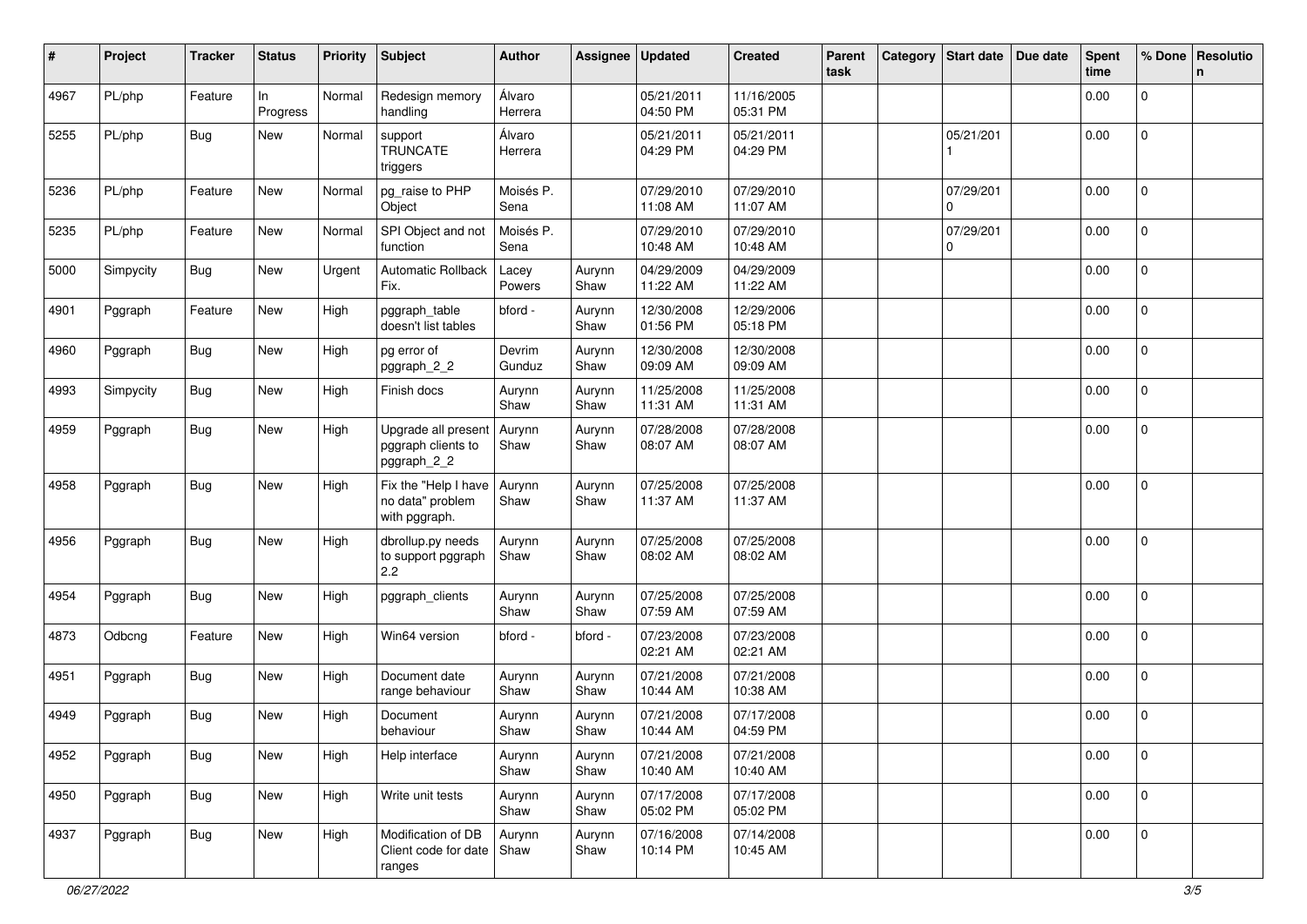| #    | Project | Tracker    | <b>Status</b>  | <b>Priority</b> | <b>Subject</b>                                                 | <b>Author</b>                   | Assignee       | <b>Updated</b>         | <b>Created</b>         | Parent<br>task | Category | <b>Start date</b> | Due date | <b>Spent</b><br>time | % Done         | Resolutio<br>$\mathbf n$ |
|------|---------|------------|----------------|-----------------|----------------------------------------------------------------|---------------------------------|----------------|------------------------|------------------------|----------------|----------|-------------------|----------|----------------------|----------------|--------------------------|
| 4945 | Pggraph | <b>Bug</b> | New            | High            | Force all graphs to<br>abort if non-specific<br>data specified | Aurynn<br>Shaw                  | Aurynn<br>Shaw | 07/16/2008<br>10:14 PM | 07/15/2008<br>03:32 PM |                |          |                   |          | 0.00                 | 0              |                          |
| 4943 | Pggraph | <b>Bug</b> | New            | Low             | <b>Future Planning</b><br>and Ideas                            | Aurynn<br>Shaw                  | Aurynn<br>Shaw | 07/16/2008<br>10:14 PM | 07/14/2008<br>11:32 AM |                |          |                   |          | 0.00                 | $\mathbf 0$    |                          |
| 4948 | Pggraph | Bug        | New            | High            | in pggraph_table,<br>prevent crash if no<br>tables present     | Aurynn<br>Shaw                  | Aurynn<br>Shaw | 07/16/2008<br>09:42 PM | 07/16/2008<br>09:42 PM |                |          |                   |          | 0.00                 | $\mathbf 0$    |                          |
| 4947 | Pggraph | Bug        | New            | High            | Do testing of data<br>arrays                                   | Aurynn<br>Shaw                  | Aurynn<br>Shaw | 07/16/2008<br>09:01 PM | 07/16/2008<br>09:01 PM |                |          |                   |          | 0.00                 | $\mathbf 0$    |                          |
| 4940 | Pggraph | <b>Bug</b> | New            | High            | Remove prefixes                                                | Aurynn<br>Shaw                  | Aurynn<br>Shaw | 07/14/2008<br>11:05 AM | 07/14/2008<br>11:05 AM |                |          |                   |          | 0.00                 | 0              |                          |
| 4936 | Pggraph | <b>Bug</b> | New            | High            | Modify averaging<br>functions                                  | Aurynn<br>Shaw                  | Aurynn<br>Shaw | 07/14/2008<br>10:12 AM | 07/14/2008<br>10:11 AM |                |          |                   |          | 0.00                 | $\mathbf 0$    |                          |
| 4872 | Odbcng  | <b>Bug</b> | New            | High            | ODBCng +<br><b>UNICODE</b>                                     | bford -                         | bford -        | 04/24/2008<br>08:55 AM | 04/24/2008<br>08:55 AM |                |          |                   |          | 0.00                 | 0              |                          |
| 4933 | Pggraph | Feature    | New            | Normal          | Feature requests,<br>pggraph                                   | Aurynn<br>Shaw                  | Aurynn<br>Shaw | 03/12/2008<br>12:44 PM | 03/12/2008<br>12:44 PM |                |          |                   |          | 0.00                 | $\overline{0}$ |                          |
| 4932 | Pggraph | Feature    | New            | Normal          | Have pggraph<br>directly access Wiki<br>passwords              | Aurynn<br>Shaw                  | Aurynn<br>Shaw | 12/31/2007<br>10:28 AM | 12/31/2007<br>10:28 AM |                |          |                   |          | 0.00                 | 0              |                          |
| 4926 | Pggraph | Feature    | New            | Normal          | insert/update/delete   bford -                                 |                                 | Aurynn<br>Shaw | 12/26/2007<br>12:26 PM | 08/20/2007<br>04:15 PM |                |          |                   |          | 0.00                 | $\overline{0}$ |                          |
| 4931 | Pggraph | Feature    | New            | Normal          | Develop a nagios<br>plugin for pggraph<br>checks               | Devrim<br>Gunduz                | Aurynn<br>Shaw | 12/18/2007<br>07:24 PM | 12/18/2007<br>07:24 PM |                |          |                   |          | 0.00                 | 0              |                          |
| 4868 | Odbcng  | Feature    | New            | High            | Test environment                                               | bford -                         | bford -        | 11/28/2007<br>02:22 PM | 11/27/2007<br>08:48 PM |                |          |                   |          | 0.00                 | $\mathbf 0$    |                          |
| 4866 | Odbcng  | Feature    | New            | High            | please post test<br>cases                                      | bford -                         | bford -        | 11/16/2007<br>08:21 PM | 11/16/2007<br>08:21 PM |                |          |                   |          | 0.00                 | 0              |                          |
| 4925 | Pggraph | Feature    | New            | Normal          | Allow graphing<br>specific intervals                           | Darcy<br>Buskermole<br>n        | Aurynn<br>Shaw | 10/16/2007<br>10:28 AM | 07/03/2007<br>08:28 AM |                |          |                   |          | 0.00                 | 0              |                          |
| 4890 | Pggraph | Feature    | In<br>Progress | Normal          | new report(s)                                                  | Darcy<br>Buskermole   Shaw<br>n | Aurynn         | 10/16/2007<br>10:20 AM | 09/25/2006<br>10:36 PM |                |          |                   |          | 0.00                 | 0              |                          |
| 4915 | Pggraph | Feature    | In<br>Progress | Normal          | insert_time should<br>be timestamptz                           | Darcy<br>Buskermole Shaw<br>n   | Aurynn         | 10/16/2007<br>09:45 AM | 03/21/2007<br>06:35 AM |                |          |                   |          | 0.00                 | $\mathbf{0}$   |                          |
| 4914 | Pggraph | Feature    | In<br>Progress | Normal          | customer feedback                                              | bford -                         | Aurynn<br>Shaw | 08/20/2007<br>02:37 PM | 03/19/2007<br>08:54 PM |                |          |                   |          | 0.00                 | $\mathbf 0$    |                          |